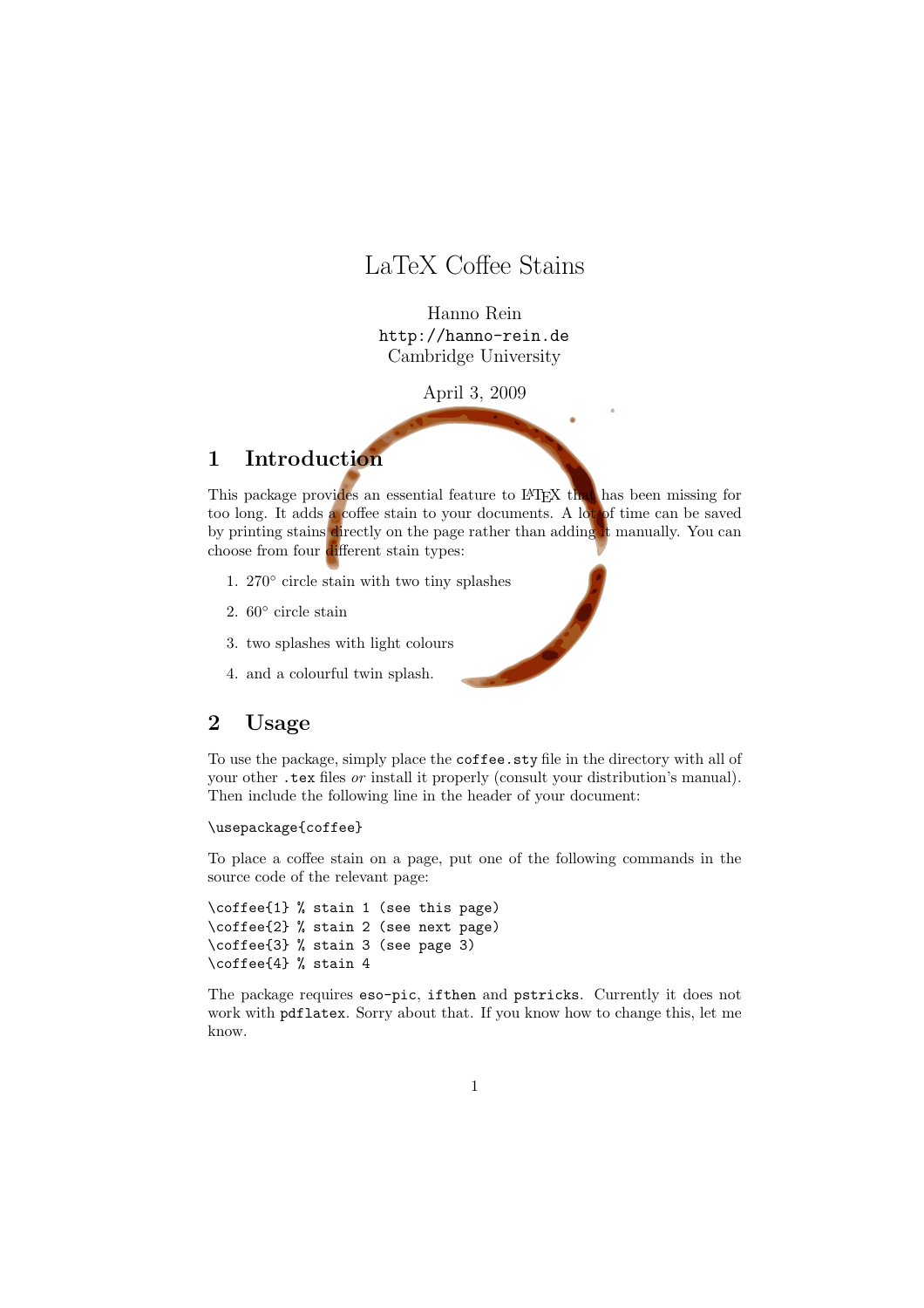You can adjust the size of the stains as follows:

\coffee[0.3pt]{1} %small stain \coffee[0.7pt]{1} %large stain

If you want to change the position of the stains on the page you have to do some hacking. Have a look at the end of the coffee.sty file. It shouldn't be very hard.

# 3 Copyright

You can freely distribute this package as I do not believe in imaginary property. All stains are self-made, photographed by myself, processed with gimp and traced with Inkscape. Donations should be made in coffee only. My address is

Hanno Rein DAMTP, CMS Wilberforce Road Cambridge CB3 0WA United Kingdom

See more coffee stains on the next pages.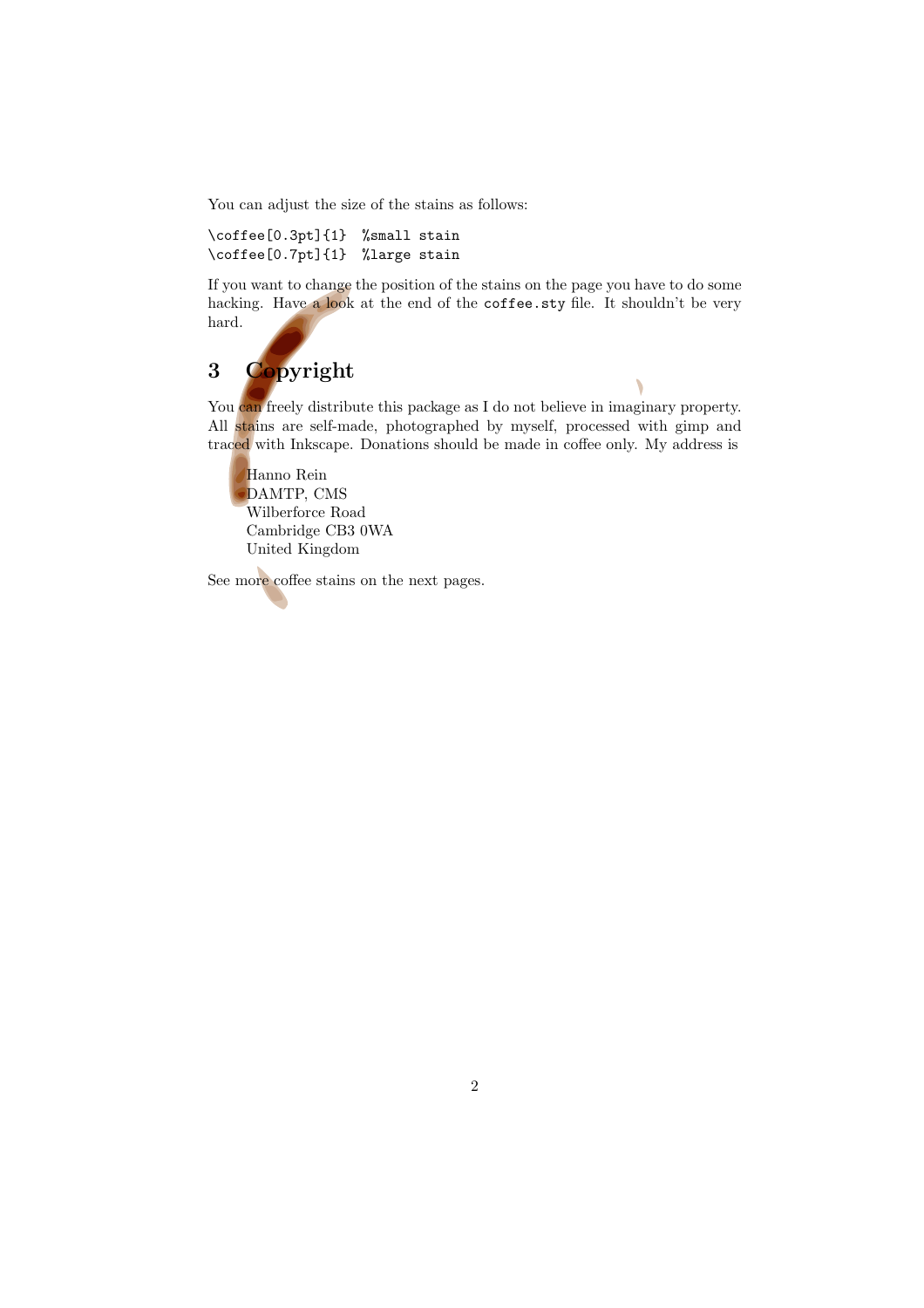Coffee is great.